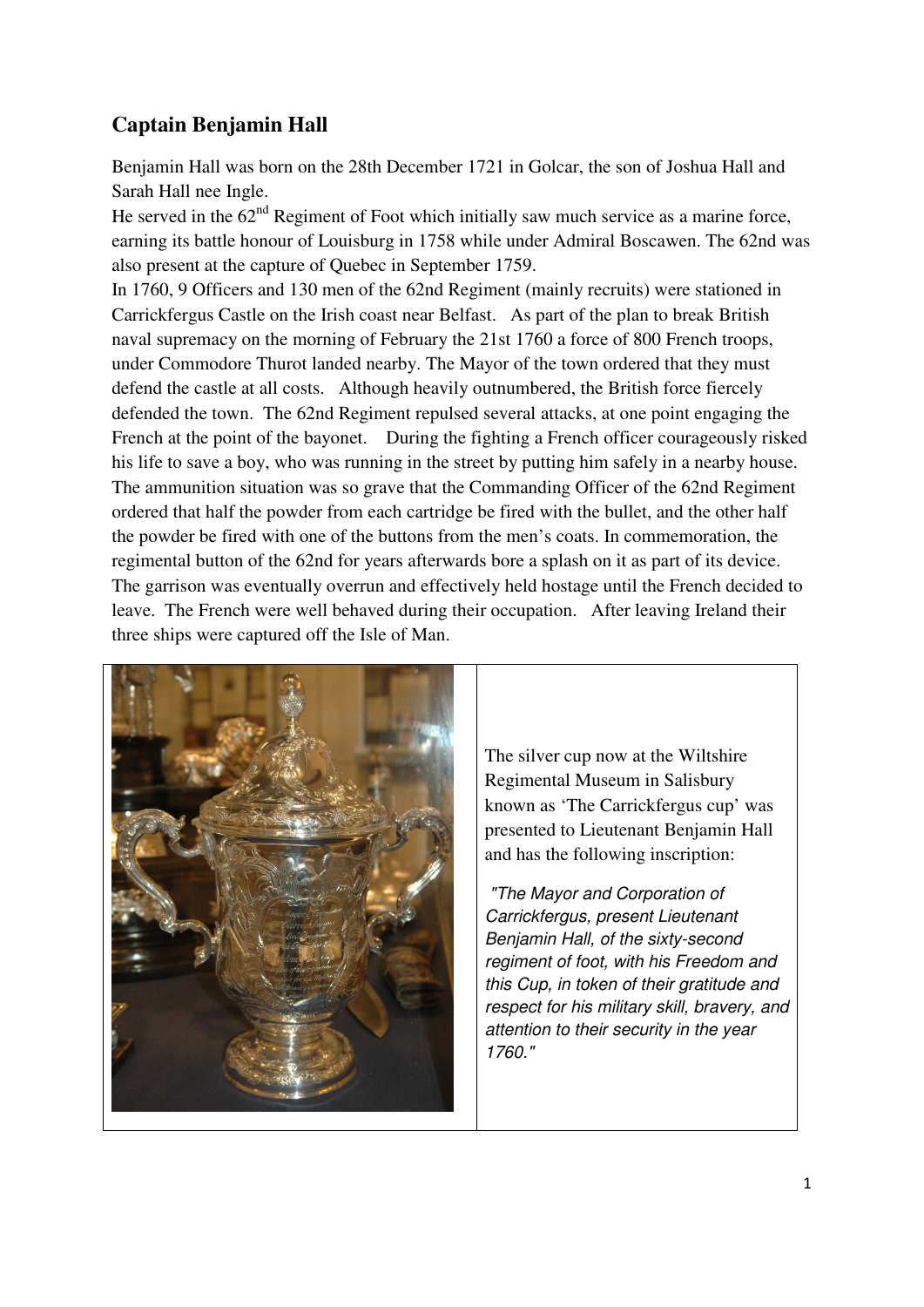He served as a Lieutenant Adjutant in Ireland as detailed in the letter below from Major-General William Strode:

Dublin, Feb. 24. This evening his Grace the Lord- Lieutenant received the following letter from Major- General Strode, dated at Belfast, Feb. 23, 1760, at six in the evening, viz.

"Information of Benjamin Hall, lieutenant and adjutant of my regiment, who, this moment, arrived here, on his parole, from Carrickfergus, in order to get provisions for the officers and soldiers of my regiment there, says, that on the twenty-first instant, three ships appeared off the isle of Magee, standing in shore, for the Bay of Carrickfergus; and at eleven o'clock came to an anchor, about two miles and a half to the north-east part of the castle, and within musket shot of the shore at Killrutepoint.

At this time the small number of troops belonging to the garrison were at exercise, about half a mile on the road to Belfast; and at a quarter after eleven o'clock, the guard was turned out, made up, and marched off, to relieve that on the French prisoners in the castle; the rest of the men continued in the field of exercise, where an account was soon brought, that the three ships, just come to an anchor, had taken and detained two fishing boats, and, with them and several others, were plying on and off betwixt the shore and the ships; on which immediate orders were sent to the castle for both guards to continue under arms, and double Gentries over the French prisoners, and be particularly strict and watchful over them, till such time as they could be satisfied whether they were friends or enemies; though, at the same time, a strong report prevailed with some, that it was an English frigate, and two store-ships: but to be convinced what they were, after the troops had assembled in the market-place, the said Lieutenant Hall, went off with a reconnoitring party, and took post on a rising ground, where he could plainly perceive eight boats landing armed men, and that they drew out in detachments, and took post on the dykes, hedges, and all the rising grounds, from whence they could have most extensive views; upon which he gave the necessary orders to his noncommissioned officers and men, to have a watchful eye of their approaches, and to take particular care they did not get round them, by going at the foot of the hill undiscovered: in order to prevent which, he posted them himself, and told them, as soon as ever the advance guard came within shot, to fire at them, and continue so to do, until they repulsed them, or if necessitated, to retreat, he likewise pointed that out to them, with orders to take every opportunity, on advantage of the ground, in their retreat, to retard the enemy's approach, and to be sure to keep a communication with the town as much as possible; and on this he immediately went to the town, and acquainted Lieutenant Colonel Jennings, where he found him with the troops on the parade, who immediately ordered detachments to be made to defend the gates of the town, and all the avenues leading thereto.

Soon after which the reconnoitring party retired, after having spent all their ammunition; during which time, the Lieutenant Colonel and chief magistrate of the town, sent off the sheriff, and Mr. Mucklewaine, (who is captain of the militia of the corporation), with orders to take off the French prisoners of war, and convey them with all speed to Belfast, where they were to receive further orders from me.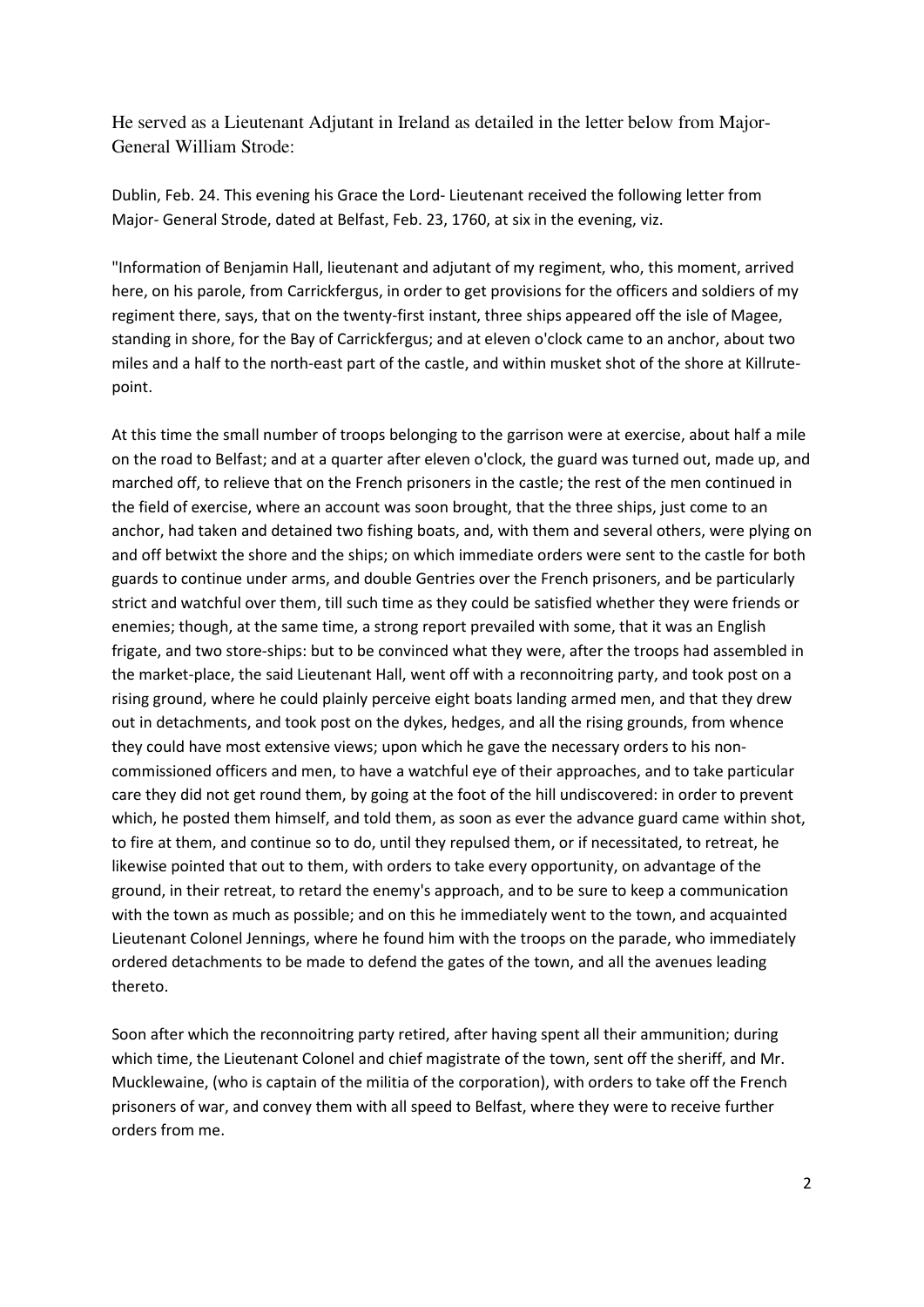By this time the enemy were in full march for the town, which he computed to be near one thousand men; and two or three straggling hussars, on horses they had picked up after landing, attempted to enter the gates ; but on the first fire retired, but were soon supported by parties of foot, who attacked both the North and Scotch gates, as also the garden walls of Lord Donnegall, who were repulsed also, and kept back as long as the men had ammunition ; on which Colonel Jennings ordered the whole to retire to the castle; which he had sufficient time to do, as at this time the enemy was a little checked from our fire; and would have been more so, had the men had ammunition.

Before the gates of the castle were shut, they made their appearance in the market-place; and then it was in his opinion, the destruction of the enemy would have commenced, had it not been still (he begs leave again to observe) the then dreadful want of ammunition, notwithstanding the supply of powder they had a few days before, from Belfast, by my order, but were in want of ball, and even time, if they had that, to make them up; from which the enemy, finding our fire so cool, attacked the gates sword in hand, which, from the battering of the shot on both sides, the bolts were knocked back, and the gates opened, and the enemy marched in; but Lieutenant Colonel Jennings, Lord Wallingford, Captain Bland, Lieutenant Ellis, with some gentlemen, and about fifty men, repulsed the enemy, and beat them back.

Here it was he saw great resolution in a few Irish boys, who defended the gate, after it was opened, with their bayonets; and those from the Half moon, after their ammunition was gone, threw stones and bricks. Had this attack of the enemy been supported with any degree of courage, they must certainly have succeeded in it, but they retired back under cover, leaving the gates open with our men in the front of it, which gave them a short time to consider what was the best to be done; first to see the men's ammunition, which, if they had had any, would have certainly sallied, and even so without it, had not Colonel Jennings, and all the officers thought the enterprise too hazardous.

Then they considered, if the gate could be defended, the breach in the castle wall could not, it being near fifty feet long; and having but a short time to deliberate, all agreed a parly should be beat, and Lieutenant Hall sent out to know on what terms they might surrender; which was accordingly done; and on his going out, found the greatest part of the enemy under shelter of the old walls and houses before the castle-gate; and after the usual ceremony, demanded of the Commandant, (the General being wounded), what terms would be given the troops on their surrender, and at the same time sent the drum to call Colonel Jennings out of the castle, in order to treat with the French Commandant on articles of capitulation, which, he says, as well as he can remember, were as follows: viz.

Colonel Jennings demanded, that the troops should inarch out with all the honours of war, and the officers to be on their parole in Ireland, and not be sent prisoners to France; the soldiers also to stay in Ireland, and that an equal number of French prisoners should be sent to France, within one month, or as soon after as ships could be got ready for that purpose. Granted.

That the castle of Carrickfergus should not be demolished, or any of the stores destroyed or taken out of it. Granted.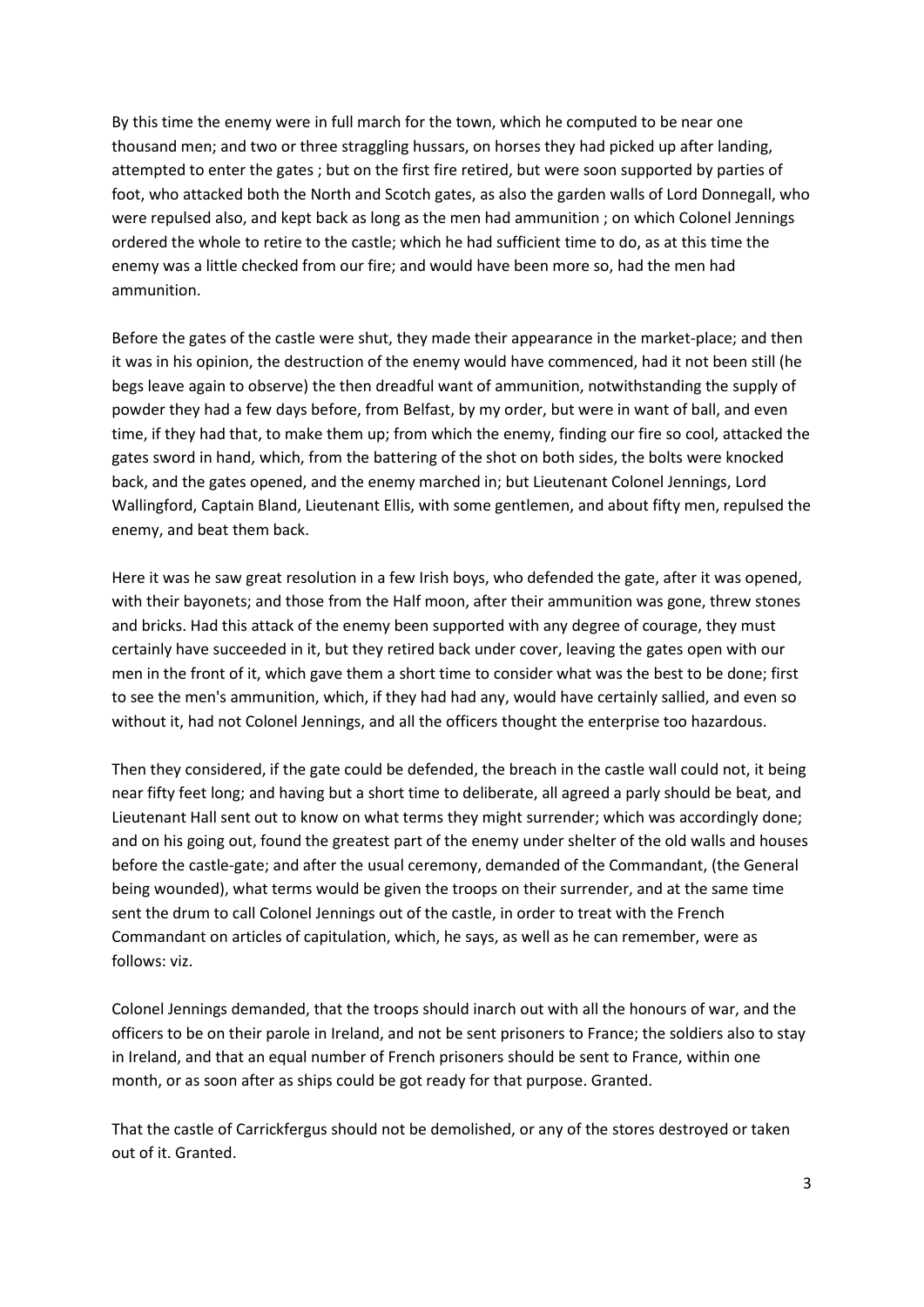That the town and county of Carrickfergus should not be plundered or burnt, on condition the mayor and corporation furnished the French troops with necessary provisions. Granted.

This, as well as he can remember, was the verbal articles agreed on, though on writing them, the French Commandant, after consulting his principal officers, declared he could not by any means, answer to his master, the French king, granting to his Britannic Majesty the stores in the castle, which he insisted upon; and Colonel Jennings, to his great grief, had it not in his power to refuse, declaring solemnly, at the same time, with a grave countenance, that he had rather have been buried in the ruins. To which the French Commandant replied, that he could not insert it in the articles of capitulation, yet he would give his word and honour, and did so, that if there was nothing of great value in the castle, belonging to the king, besides powder, he would not touch it, (which there really was not) but how far he will keep his promise is not yet known. Likewise the magistrates of Car rickfergus, not furnishing the French with necessary provisions, they plundered the town, declaring it was their own fault, as they were convinced they had it in their own power to supply them, as they had found enough in the town afterwards.

Mr. Hall further informs me, that he has discovered by some of the French, there was a disagreement betwixt their General and Captain Thurot, the General being for the attack of Carrick, and Thurot for landing at the Whitehouse, and attacking Belfast. He likewise judged the frigates to be, one of forty guns, the other two about twenty each.

Lieutenant Hall begs leave to present his duty to your Grace, and hopes your Grace will excuse any inaccuracy that may be in his description, as he was no ways provided with any papers, but his memory, and often interrupted by numbers of gentlemen of the militia, who were crowding perpetually in the room to receive orders.

I beg leave to subscribe myself, My Lord, &c. Will. Strode. Belfast, Feb. 23, 1760."



Caricature of William Strode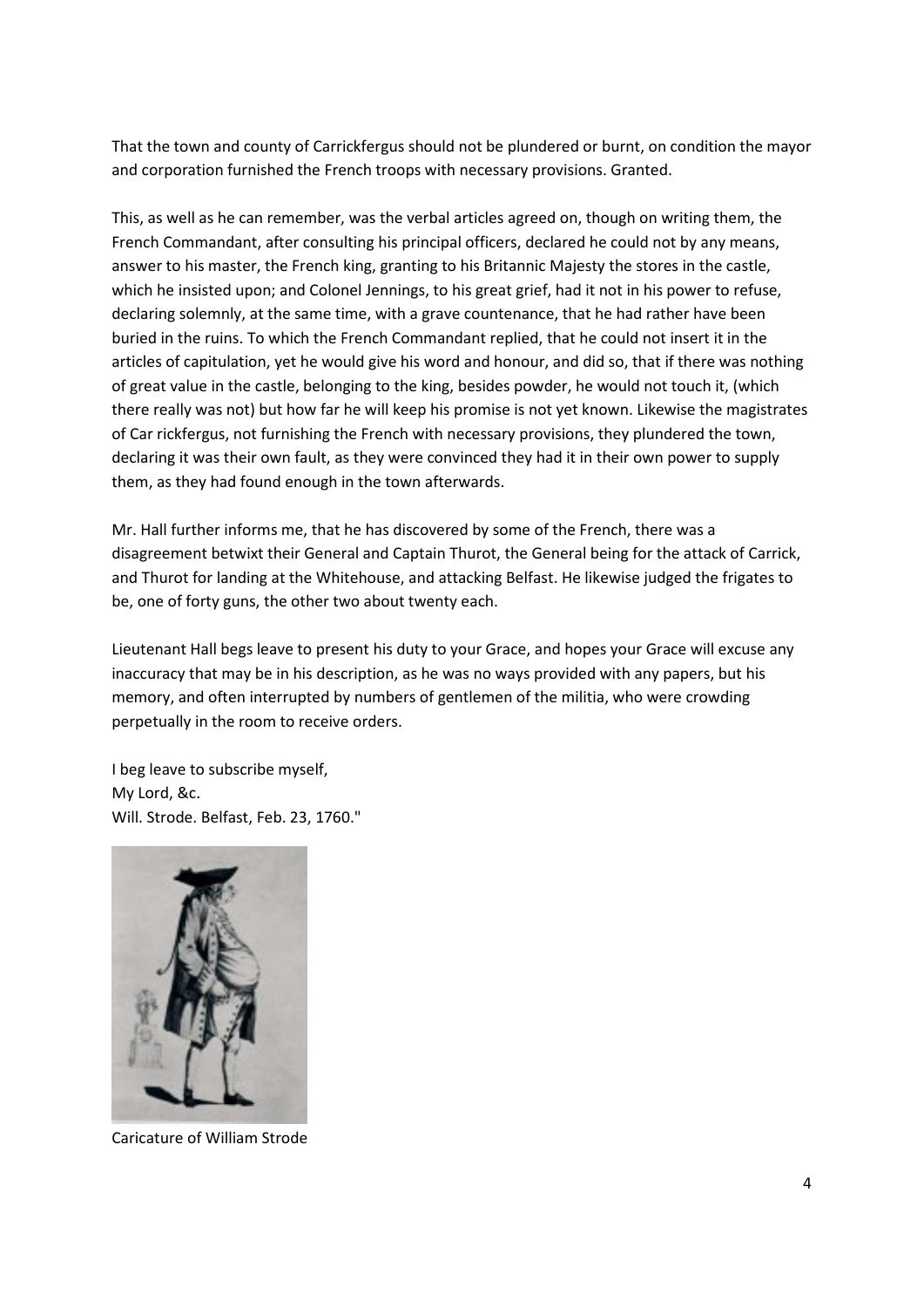Benjamin Hall was promoted to Captain, and after his service as a soldier, became the Steward at Wentworth to the 4<sup>th</sup> Earl Fitzwilliam who was a prominent politician.



William 4<sup>th</sup> Earl Fitzwilliam 1748-1838



## Wentworth House

There is a series of letters from John Carr (the architect who designed many buildings at Wentworth) to his friend Benjamin Hall, the steward at Wentworth House, among the Fitzwilliam Papers in the Sheffield Public Library, as well as letters from Benjamin Hall to Earl Fitzwilliam concerning the accounts and affairs at Wentworth.

Benjamin Hall died on the 13th April 1805 and is buried at Wentworth Chapel.